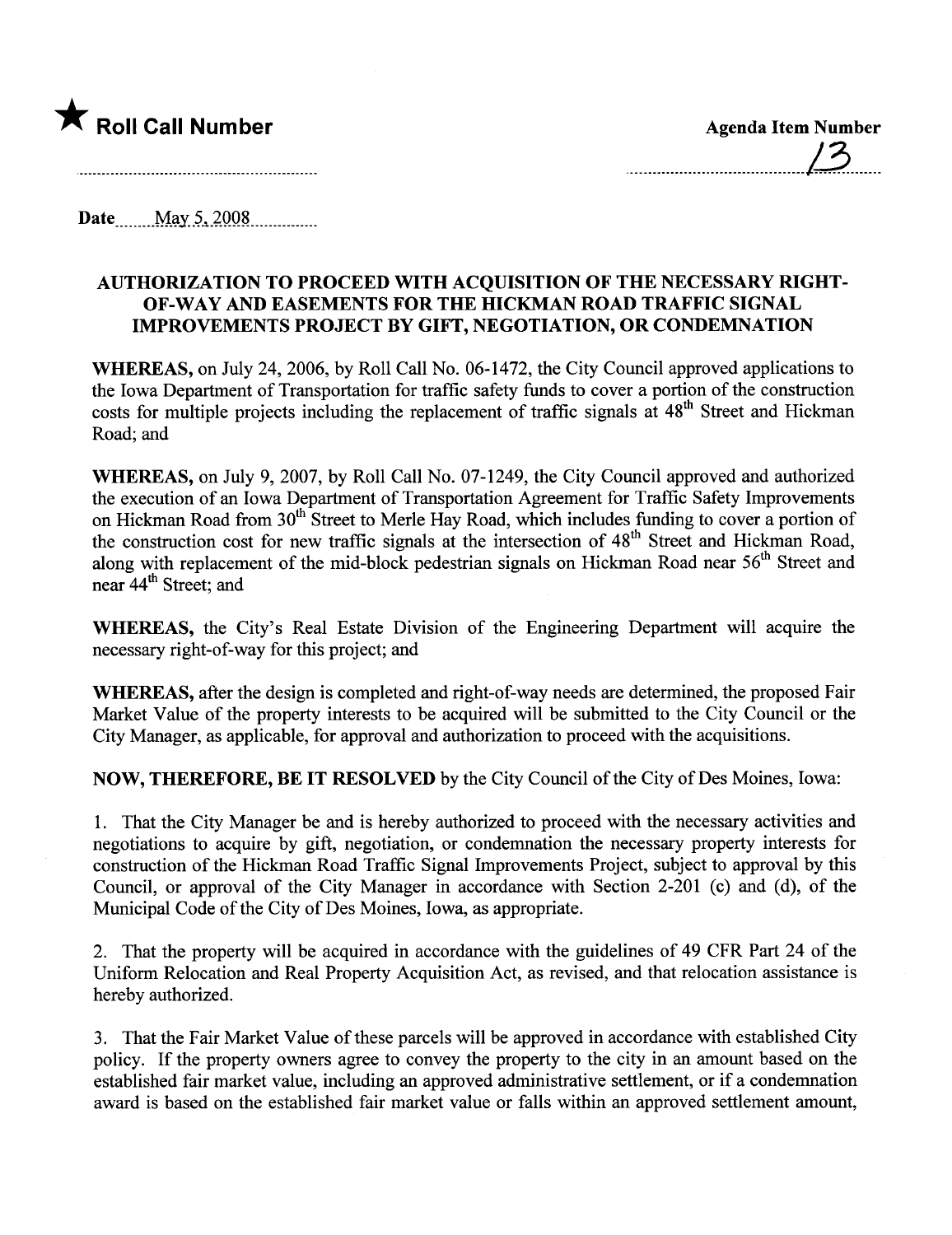

| <b>Agenda Item Number</b> |  |
|---------------------------|--|
|                           |  |

Date \_\_\_\_\_ May 5, 2008

the Finance Director is authorized and directed to issue checks in the amounts necessary to carry out these transactions and to pay any unforeseen additional costs certified by the Legal Deparment and the Engineering Department; the Real Estate Division Manager is authorized and directed to complete these transactions in accordance with standard real estate practices and state law. requirements.

(Council Communication No.  $08.258$ )

Moved by to adopt.

Funding source: 2007-08 CIP, Page Traffic Control-5, City-Wide Signals, Channelization and School Crossing Protection Program, TFC091 and Iowa DOT Traffic Safety Improvement Funds.

APPROVED AS TO FORM:<br>Llenna / Nank

Glenna K. Frank Assistant City Attorney

| <b>COUNCIL ACTION</b> | <b>YEAS</b> | <b>NAYS</b> | <b>PASS</b> | <b>ABSENT</b>   | <b>CERTIFICATE</b>                                                                                   |
|-----------------------|-------------|-------------|-------------|-----------------|------------------------------------------------------------------------------------------------------|
| <b>COWNIE</b>         |             |             |             |                 |                                                                                                      |
| <b>COLEMAN</b>        |             |             |             |                 | I, DIANE RAUH, City Clerk of said City hereby                                                        |
| <b>HENSLEY</b>        |             |             |             |                 | certify that at a meeting of the City Council of<br>said City of Des Moines, held on the above date, |
| <b>KIERNAN</b>        |             |             |             |                 | among other proceedings the above was adopted.                                                       |
| <b>MAHAFFEY</b>       |             |             |             |                 |                                                                                                      |
| <b>MEYER</b>          |             |             |             |                 | IN WITNESS WHEREOF, I have hereunto set my<br>hand and affixed my seal the day and year first        |
| <b>VLASSIS</b>        |             |             |             |                 | above written.                                                                                       |
| <b>TOTAL</b>          |             |             |             |                 |                                                                                                      |
| <b>MOTION CARRIED</b> |             |             |             | <b>APPROVED</b> |                                                                                                      |
|                       |             |             |             | Mayor           | City Clerk                                                                                           |